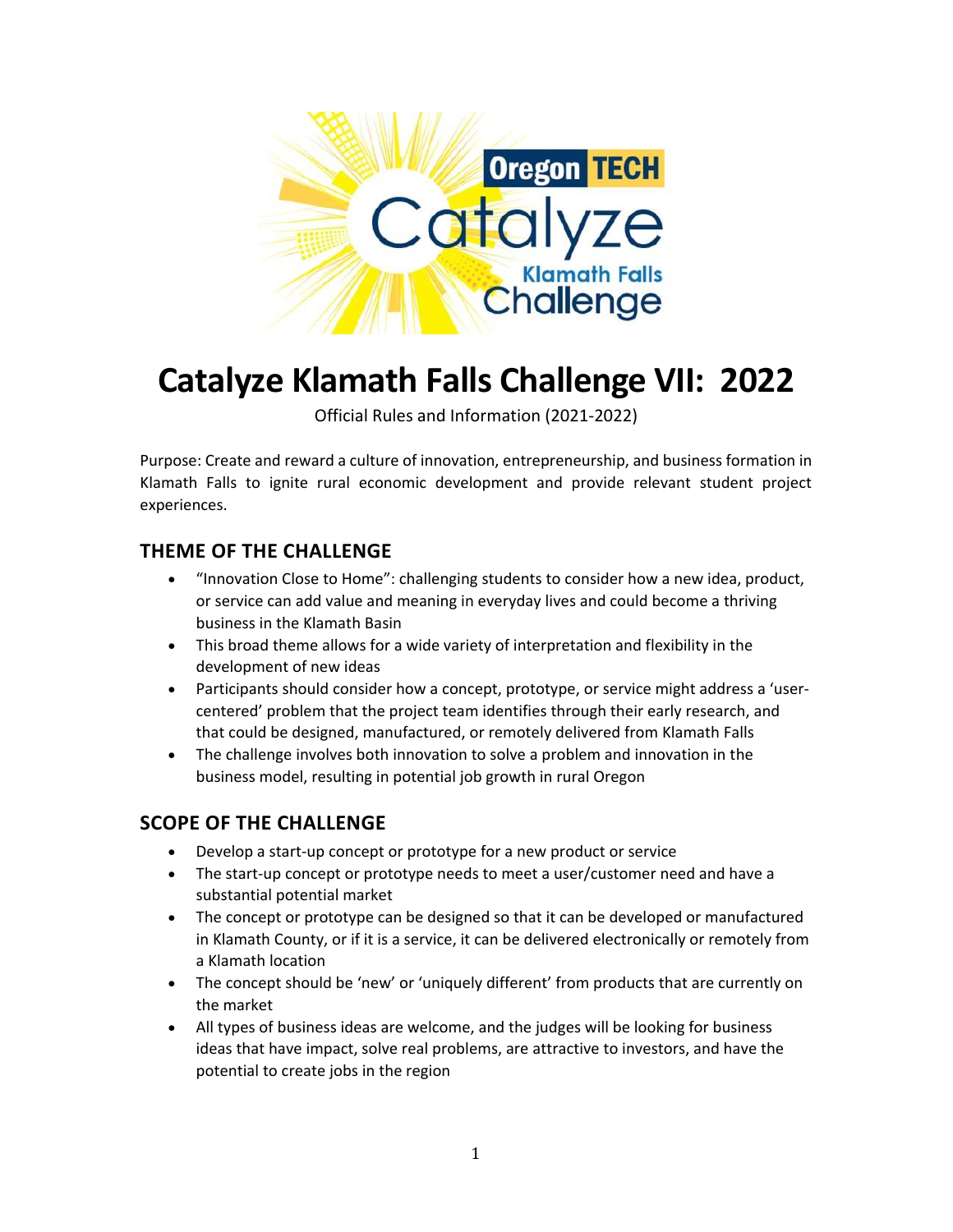## **TEAM COMPOSITION & REGISTRATION**

- Teams may be composed of two or more registered Oregon Tech undergraduate or graduate students or recent Oregon Tech or KCC alumni who graduated in the past four years (2018-2021 graduates)
- Any major or field of study or location is welcome to participate
- Interdisciplinary teams are highly recommended
- All work must be performed by student or recent alumni team members. Teams are encouraged to solicit business or product development expertise in an advisory fashion, but are prohibited from utilizing any outside paid professional or financial consultants. Faculty advisors are welcome and encouraged to mentor teams, but are not allowed to write the team reports or participate in the team presentation.
- Winners of previous Catalyze Challenge contests are not eligible to compete with the same winning concept or product
- All teams must be registered by 5:00 PM PST on January 21, 2022

## **COMPETITION**

- Team projects will be judged by a panel of experts using the Catalyze Klamath Scoring Guide
- Judges will also select up to two teams to participate in the InventOR competition based on overall Catalyze Klamath score and [InventOR eligibility](https://www.inventoregon.org/rules)
- Winning teams will be awarded prizes, for the team to share or to use for start-up costs and further project development

## **Preliminary Concept Submissions & Shark Tech**

- All teams must submit a Preliminary Concept Form by February 11, 2022 and compete in the Shark Tech pitch contest
- Failure to submit these materials and/or compete may forfeit the team's chances of presenting in the final event
- Depending on the number of teams entered in the challenge, the preliminary concept submission and Shark Tech Pitch Contest may be used as an elimination round for the final event

### **Final Judged Presentations**

- Final Reports are due on April 11, 2022 by 5pm to Hallie Neupert
- Failure to submit this report will forfeit the team's chances of presenting in the final event

### **TENTATIVE TIMELINE**

*(Note that some dates are tentative. Additional non-mandatory events may be scheduled)*

• **November 3, 2022: Catalyze Klamath Challenge VII Kick-Off Meeting** - This is a hosted event for students, faculty, and community members to learn about the contest and begin to form teams